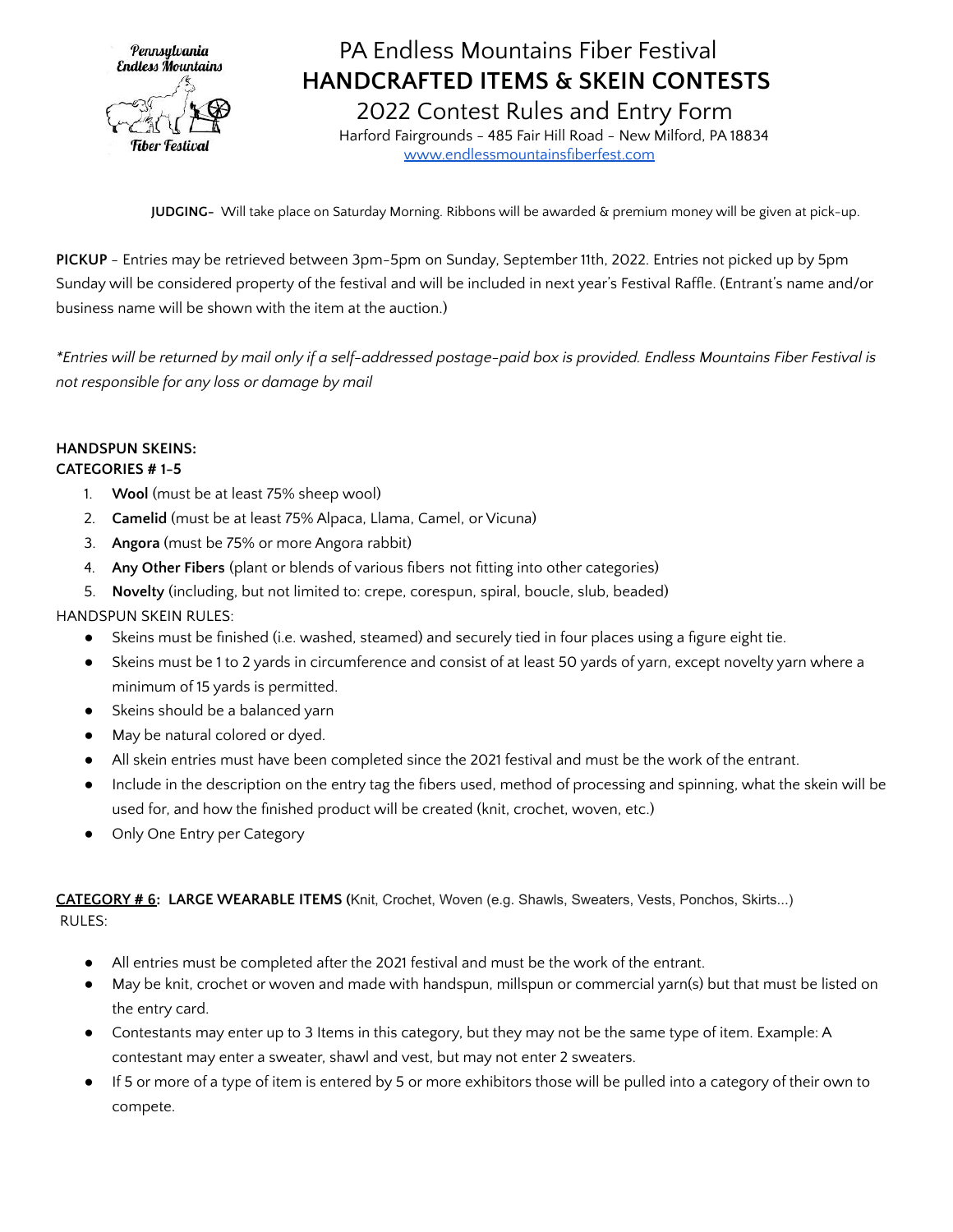**CATEGORY # 7 : SMALL WEARABLE ITEMS (**Knit, Crochet, Woven (e.g. Hats, Headbands, Socks, Scarves, Gloves, Mitts, Mittens, Wristlets, Handbags… RULES:

- All entries must be completed since the 2021 festival and must be the work of the entrant.
- May be knit, crochet or woven and made with handspun, millspun or commercial yarn(s) but that must be listed on the entry card.
- Contestants may enter up to 3 Items in this category, but they may not be the same type of item. Example: A contestant may enter a scarf, mittens and pair of socks, but may not enter 2 hats.
- If 5 or more of a type of item is entered by 5 or more exhibitors those will be pulled into a category of their own to compete.

**CATEGORY # 8 : NON-WEARABLE ITEMS (**Knit, Crochet, Woven (e.g. Stuffed -Animals, Dolls, Toys-, Table runners, Wall Hangings, Baskets...)

RULES:

- All entries must be completed since the 2021 festival and must be the work of the entrant.
- May be knit, crochet or woven and made with handspun, millspun or commercial yarn(s) but that must be listed on the entry card.
- Contestants may enter up to 3 Items in this category, but they may not be the same type of item. Example: A contestant may enter a wall hanging, stuffed toy and table runner, but may not enter a woven table runner and knit table runner.
- If 5 or more of a type of item is entered by 5 or more exhibitors those will be pulled into a category of their own to compete.

#### **CATEGORY #9: FELTED ITEMS**

RULES:

- All Felted entries must be completed since the 2021 festival and must be the work of the entrant.
- May be made in 2-D or 3-D Wet Felting or Needle Felting techniques with any fiber. Additional materials may be included, but 75% of the work must be natural fiber-based.
- Print out & attach completed entry tag with fiber content and techniques used to create your project.
- Contestants may enter one item in this category.
- If 5 or more of a type (2-D, 3-D Wet felted or Needle felted) is entered by 5 or more exhibitors those will be pulled into a category of their own to compete.

#### **FESTIVAL 2 FESTIVAL:**

● Mark F2F box on Entry form, these Items that were made from fibers or yarns bought at the 2021 Festival will be judged separately after the original category.

To save time at Entry, Please **Print** and **Complete Page 3**. Print as many copies of page 4 as needed, complete and attach one entry tag to each item entered with a safety pin. (Extra Forms, entry tags and safety pins will be available if needed.)

#### **A NOTE ABOUT YOUTH ENTRIES**

If there are enough youth entries in a class they will be divided into a separate division. Otherwise they will be judged with adult entries. (Youth entries are 17 years and under.)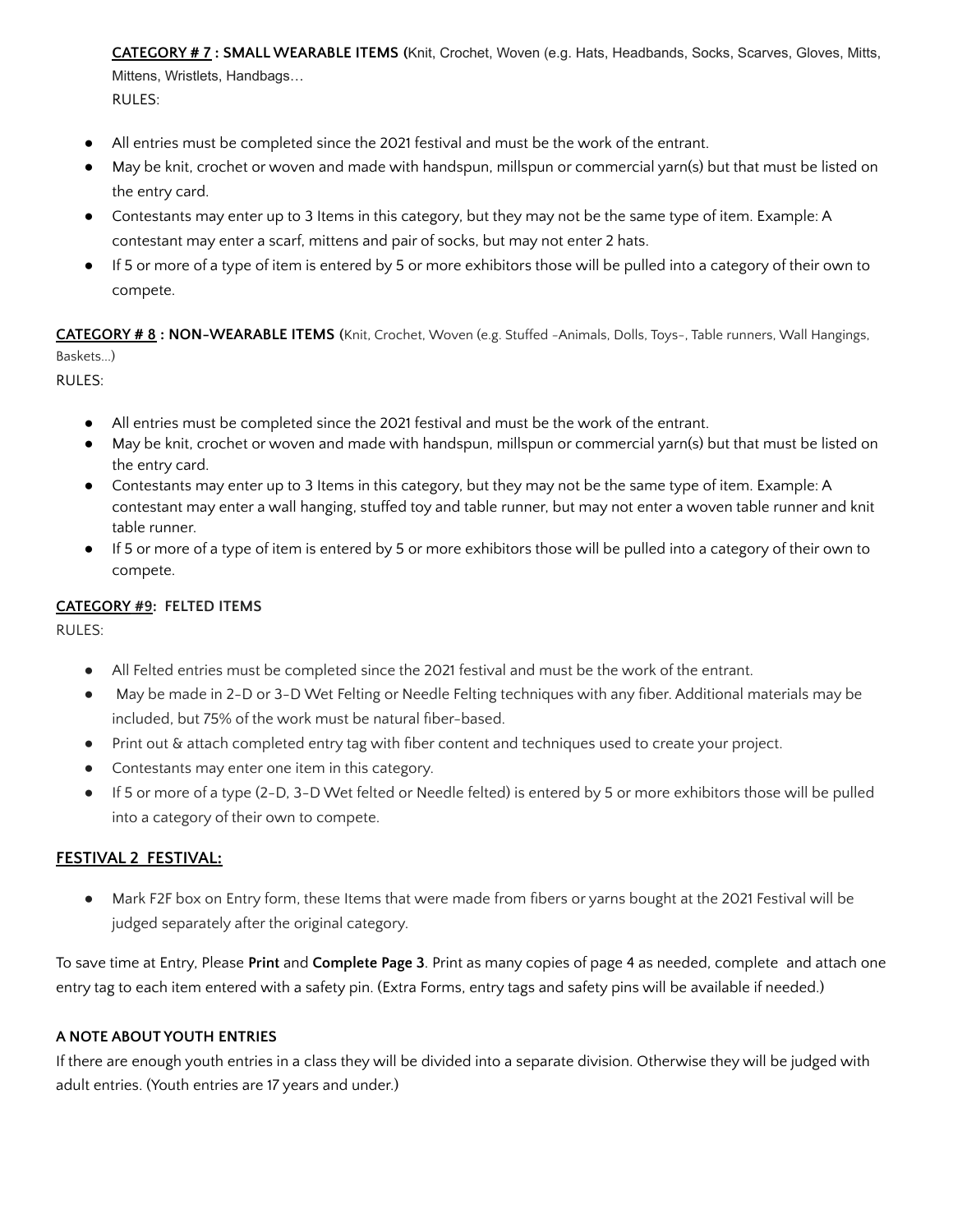

# **CONTEST ENTRY FORM 2022**

**PENNSYLVANIA ENDLESS MOUNTAINS FIBER FESTIVAL**

*Complete a separate form for each exhibitor.*

| Youth Entry (17 and under, write age) ____________                                                                   |  |
|----------------------------------------------------------------------------------------------------------------------|--|
|                                                                                                                      |  |
|                                                                                                                      |  |
|                                                                                                                      |  |
| Entry will be (choose one):                                                                                          |  |
| Picked up Sunday between 3:00 -5:00pm __________ Alternate Pick-up Person _________________________ Returned by      |  |
| mail* (box and postage must be provided) ____________ Verified at check-in by (initials) ________(Festival Use Only) |  |

#### **CONTEST ENTRIES Festival Use only**

| Checkmark<br>category<br>entered | Category<br>number | <b>Category Name</b>        | Description of Item | F <sub>2</sub> F | pickup |
|----------------------------------|--------------------|-----------------------------|---------------------|------------------|--------|
|                                  | $\mathbf{1}$       | SKEIN - Wool                |                     |                  |        |
|                                  | $\overline{2}$     | SKEIN - Camelid             |                     |                  |        |
|                                  | $\mathfrak{Z}$     | SKEIN - Angora              |                     |                  |        |
|                                  | 4                  | SKEIN - Other<br>Fibers     |                     |                  |        |
|                                  | 5                  | SKEIN - Novelty             |                     |                  |        |
|                                  | $\,6$              | Large Wearable<br>Item      |                     |                  |        |
|                                  | $\overline{7}$     | Small Wearable<br>Item      |                     |                  |        |
|                                  | $\, 8$             | Non-Wearable<br>Item        |                     |                  |        |
|                                  | $9\,$              | Felted Item 2-D<br>or $3-D$ |                     |                  |        |
|                                  |                    |                             |                     |                  |        |
|                                  |                    |                             |                     |                  |        |
|                                  |                    |                             |                     |                  |        |
|                                  |                    |                             |                     |                  |        |
|                                  |                    |                             |                     |                  |        |
|                                  |                    |                             |                     |                  |        |
|                                  |                    |                             |                     |                  |        |

I understand the Pennsylvania Endless Mountains Fiber Festival Committee and Volunteers will take every precaution to care for contest entries, but will not be held responsible for damaged or lost items.